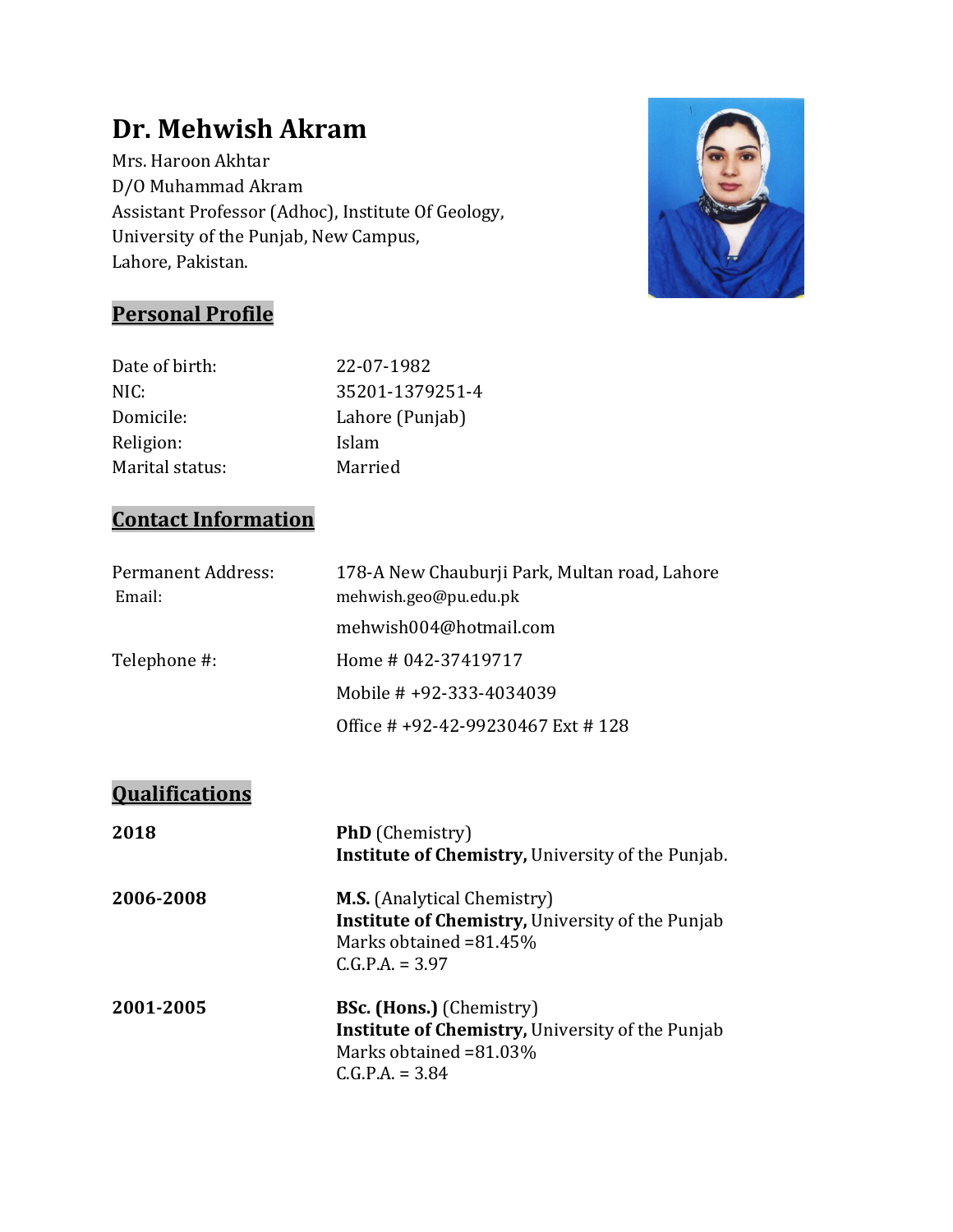| 1998-2001 | <b>Intermediate</b> (Pre-Medical)<br>Govt.Islamia College for women, Cooper road Lahore.<br>Marks obtained = $72.45\%$ |
|-----------|------------------------------------------------------------------------------------------------------------------------|
| 1996-1998 | <b>Matriculation</b><br>Queen Mary College Lahore<br>Marks obtained = 77.88%                                           |

#### **Achievements**

- $\triangleright$  I got 2nd position in M.S. Analytical Chemistry, from Institute of Chemistry, University of the Punjab, Lahore.
- $\triangleright$  Merit Scholarship in MS from institute of chemistry, University of the Punjab.
- $\triangleright$  First Class academic career.
- I got Certificates as member of "Food Committee" and "Participation" for active participation in 18th National Chemistry Conference held in Institute of Chemistry, University of the Punjab, Lahore.

#### **Professional Experience**

- Currently working as "**Assistant Professor (Adhoc)**" in *Institute of Geology, University of the Punjab* from 22nd December 2018 to date.
- Worked as "**Lecturer**" in *Institute of Geology, University of the Punjab* from 17th April 2014 to 22nd December 2018
- 2 years and 5 months Experience of "**Forensic Scientist"** in the Punjab Forensic science agency, Lahore.
- 3 years and one month Experience of "**Research Scholar"** in *Institute of Chemistry, University of the Punjab.*
- 8 month Experience of "**Laboratory Demonstration" in** *Institute of Chemistry, University of the Punjab.*
- Teaching BS and MS classes in the Analytical Section *in Institute of Chemistry, University of the Punjab.*
- *6* month experience of teaching as visiting lecturer in the Kinnard College for Women.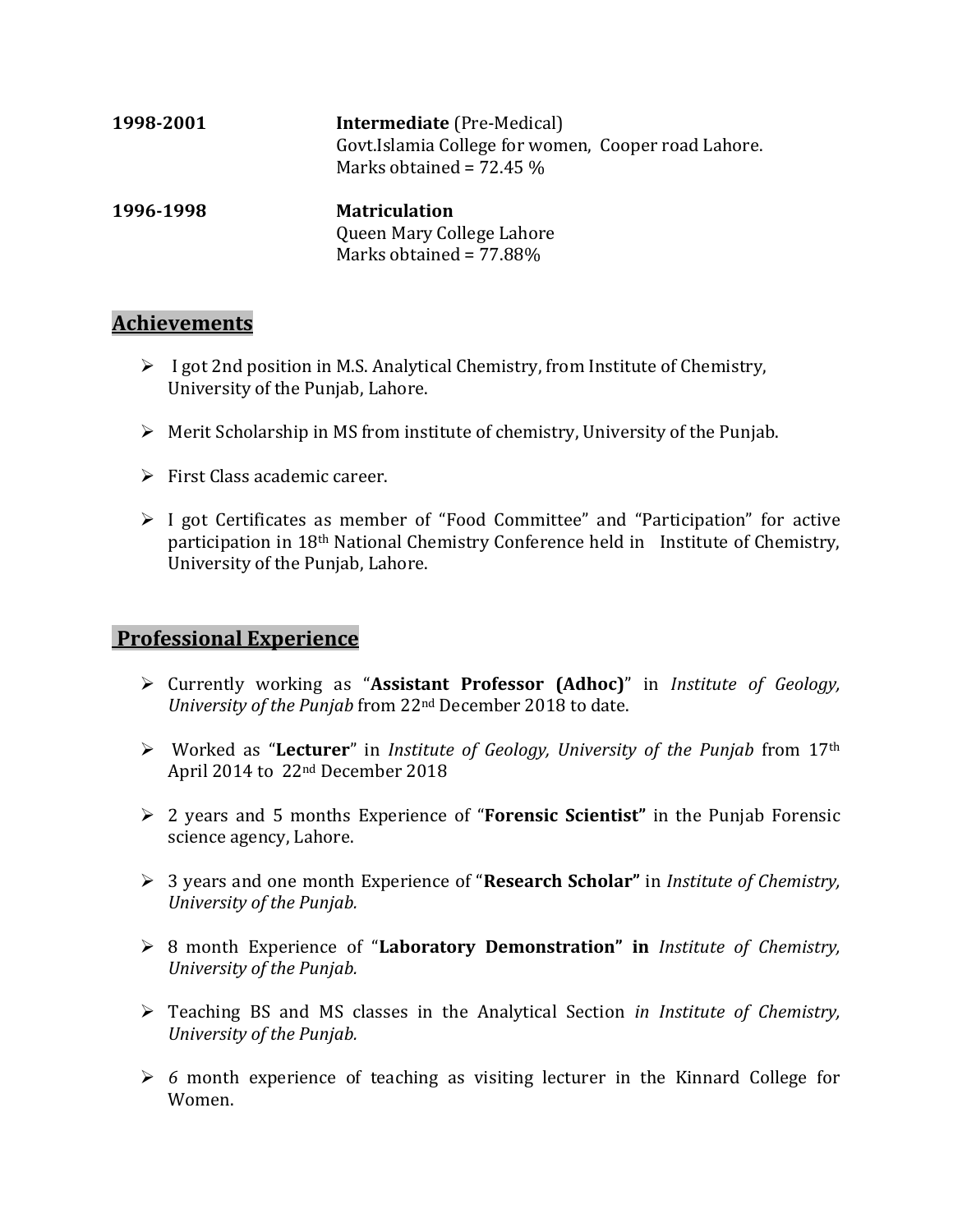Teaching BS classes as visiting lecturer in the Institute of Biochemistry and Biotechnology, University of the Punjab.

#### **HPLC Analysis**

- o Effect of cooking losses in different vegetables and Quantification of vitamin C and Vitamin E by HPLC.
- o Quantification of beta carotene from carrots by reversed phase HPLC.
- o Quantitative estimation of Montelakast, Bambeturol and Losartin Potassium drug by reversed phase HPLC.
- o Quantification of alpha tocopherols from different seeds and nuts by reversed phase HPLC.
- o Quantitative estimation of Sodium Benzoate and Potassium Sorbate in different food products by UV-Visible spectrophotometry and HPLC.

#### **Publications**

- 1. Post flood water quality discrepancies in Physiochemical Scenarios, Sialkot, Pakistan, Int'l Journal of Advances in Agriculture and Environmental Engg.(IJAAEE) ,3(1),2016 ISSN2349-1523EISSN2349-1531.
- 2. Effect of temperature variations during cooking and storage on Ascorbic acid contents of vegetables: A comparative study, Journal of Chemical Society of Pakistan, 34(1), 2013, 1-4. **(Impact Factor: 0.393).**
- 3. Statistical of Analysis and Quantification Alpha Tocopherol in Edible seeds and Nuts of Pakistan by Reverse phase HPLC with UV/Visible Detector, Journal of Chemical Society of Pakistan, 34(2), 2012, 303-305. **(Impact Factor: 0.393).**
- 4. Chemistry of Ice: Migration of Ions and Gases by Directional Freezing of Water, Arabian Journal of Chemistry (Accepted for publication). Reference No. ARABJC 336, DOI: 0.1016/j.arabjc.2011.02.019 **(Impact Factor: 3.298).**
- **5.** Removal of Chromium from water using Peas waste green chemistry approach, Green Chemistry Letters and Reviews , 3(3), 2010, 239 – 243. **(Impact Factor: 1.216).**
- 6. Synthesis of Tallow Based Esterquat, journal of Scientific Research, 40(1), 2010, 31- 36.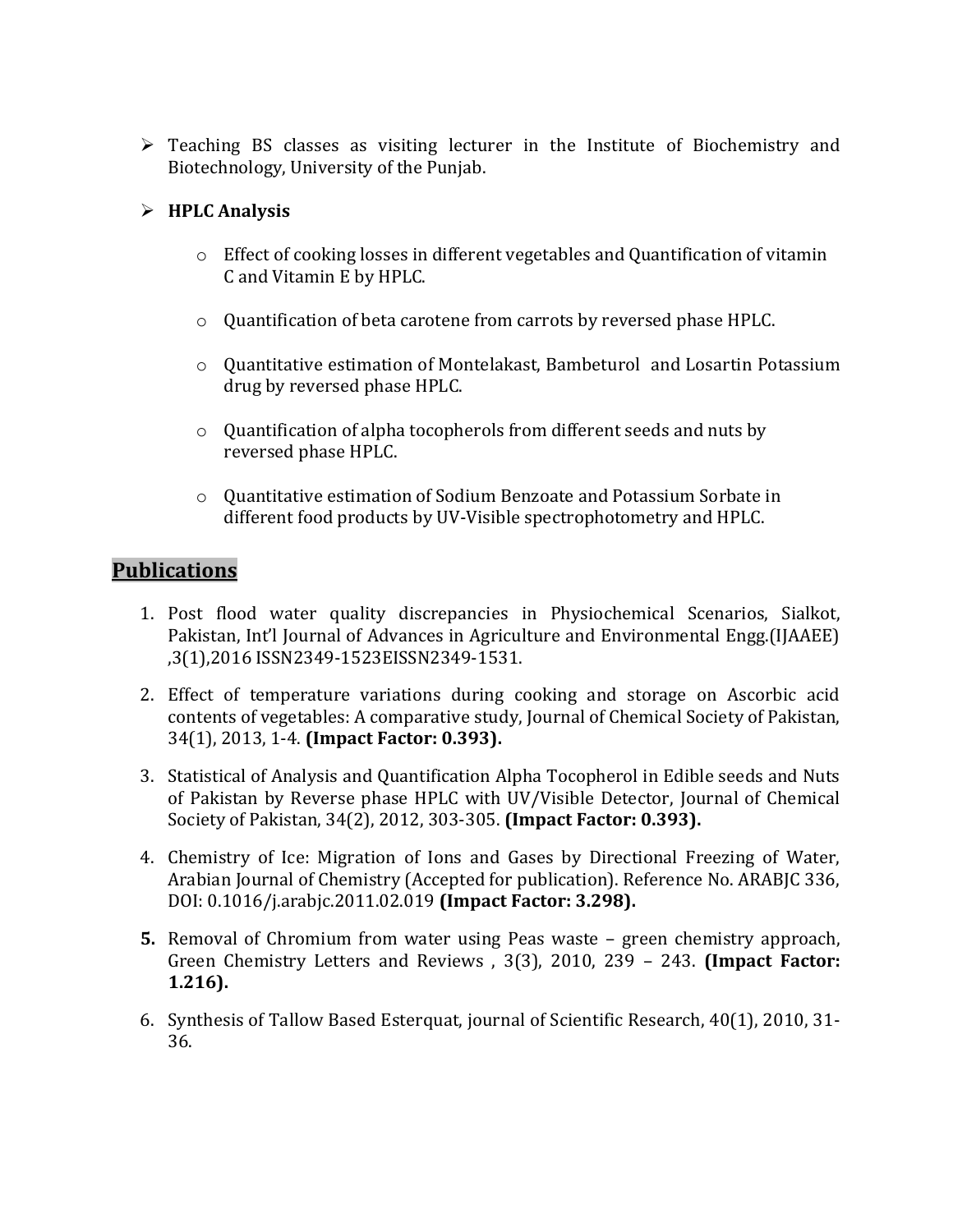#### **Dissertation**

M.S Topic: **"**Synthesis of Tallow based Esterquat for Fabric Softening"

Ph.D Topic "Photocatalyzed Degradation of Synthetic dyes from Textile Dyeing Effluents"

#### **Basic Skills**

- $>$  MS word
- $>$  MS Excel
- $\triangleright$  Power point
- $\triangleright$  Chemsketch
- $\triangleright$  Endnote

### **Technical Skills**

Instrument handling skills for

- UV-Visible Spectrophotometer
- $\triangleright$  High Performance Liquid chromatography
- > Atomic Absorption Spectrophotometer
- $\triangleright$  Flame Photometer
- $\triangleright$  Gas Chromatography Mass Spectrometry
- $\triangleright$  FTIR and ATIR

### **Committee Member**

- M**e**mber of Disciplinary Committee in Institute of Geology, University of the Punjab, Lahore
- Member of Student Sports Committee in Institute of Geology, University of the Punjab, Lahore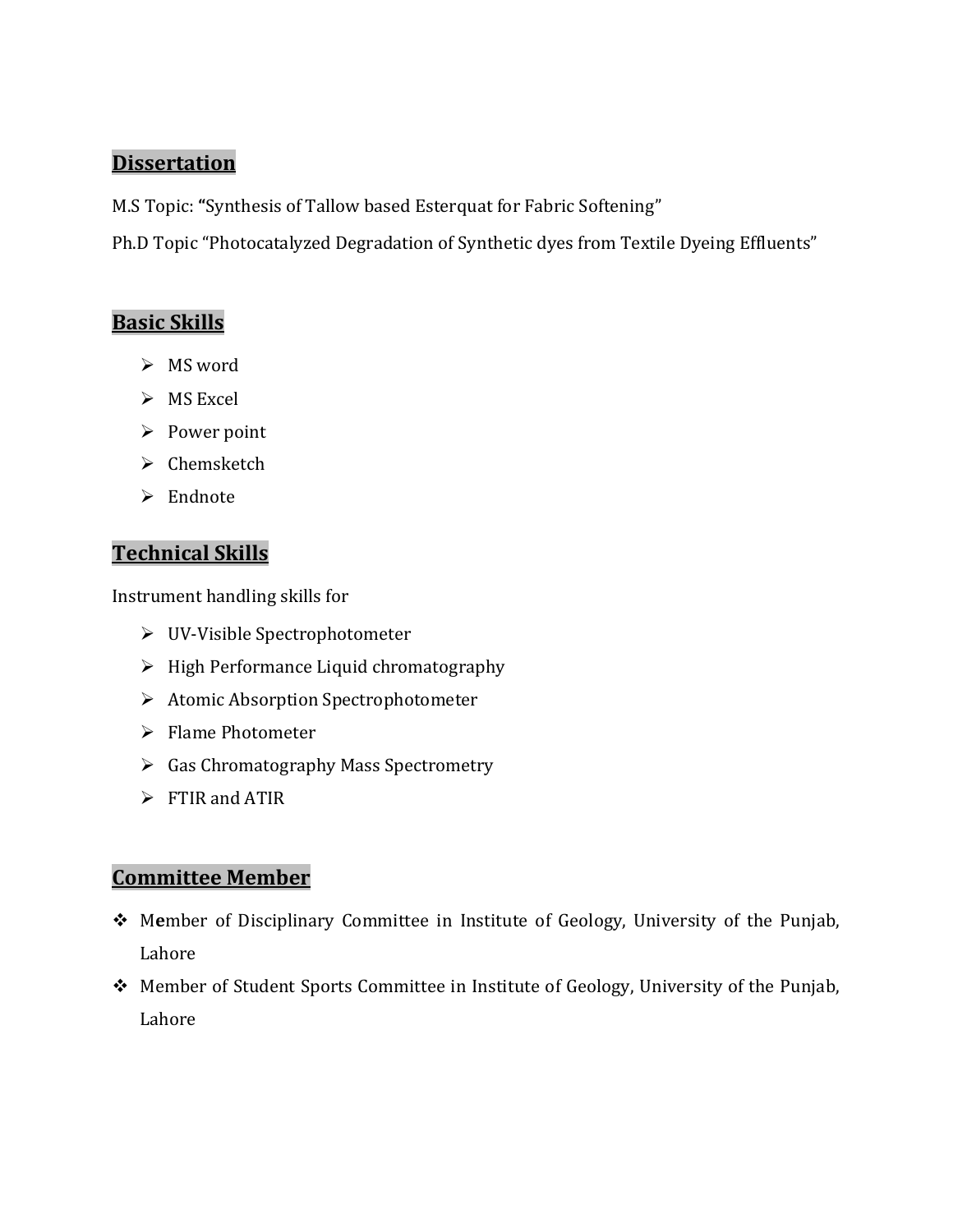#### **Conferences / Seminar/ Workshop attended**

- **1.** Participated in **ICORE 2019, 7th International Conference on Research in Education,** held on 19th November to 21st November 2019 at Institute of Education and Research, University of the Punjab, Lahore –Pakistan**.**
- 2. Participated in **2nd GRIP,s International Conference on Pharmaceutical & Biochemical Sciences (IC-PBS) 8th Pak Pharma & Healthcare EXPO 2019,** held on  $15<sup>th</sup>$  January 2019 to  $17<sup>Th</sup>$  January 2019 at Expo center Lahore.
- 3. Participated in One day work shop on **Energy Efficiency and Conservation "**held on 17<sup>th</sup> April 2019, at Al Razi Hall, Center for Undergraduate studies in University of the Punjab, Lahore.
- 4. Participated in Work shop on **"Countering Violent Extremism Orientation**" held on 6th to 7 February 2018, organized by University of the Punjab, Lahore and Center for Health and Gender Equality (CHANGE).
- 5. Attended International World Book and Copy right Day seminar on **"Book through the Ages and its Implications"** held on 20th April 2017, presided over by Prof Dr. Zafar Mueen Nasar organized by Department of Information Management at Al Razi Hall, Center for Undergraduate studies in University of the Punjab, Lahore.
- 6. Participated in National conference on "**Join the race to make the world a better place world environment day" held** on 4th June 2016, organized by Royal Society of Chemistry at Ambassador Hotel, Lahore.
- 7. Attended seminar on "**Kashmir Solidarity Day "**held on 5 February 2016, presidedover by Prof Dr. Mujahid Kamran in collaboration with Pakistan Study center at Center for Undergraduate studies in University of the Punjab, Lahore.
- 8. Attended seminar on "**Quaid-i-azam ka Tasavar-e-Pakistan "**held on 16 August 2016, at Al Razi Hall, Center for Undergraduate studies in University of the Punjab, Lahore.
- 9. Attended seminar on **"preparation of geological Maps in GIS** "held on 25-29 Jan 2016, organized by Institute of Geology University of the Punjab.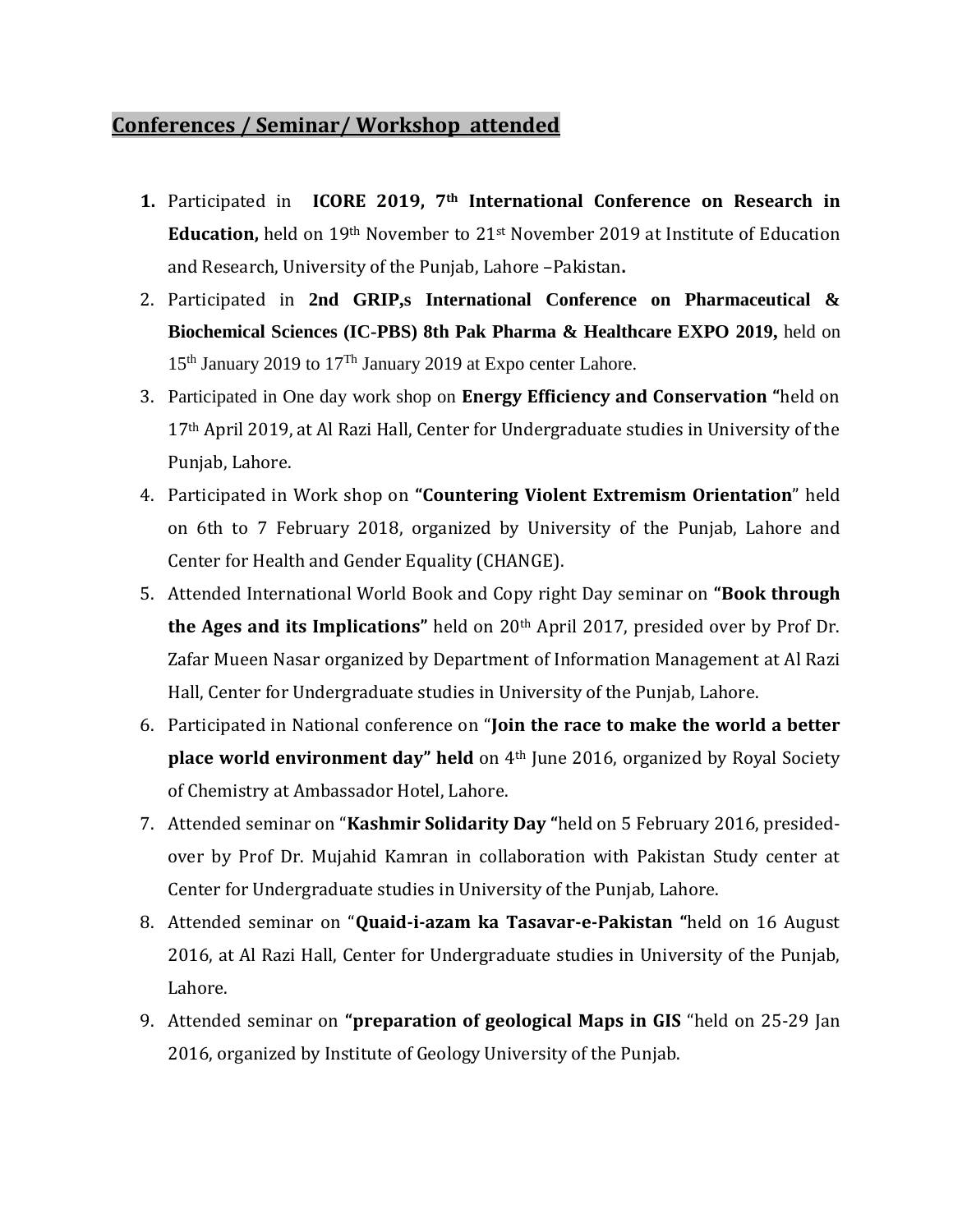- 10. Attended seminar on **"Biosequence stratigraphy A tool to understand Basin History** "held on 4th Feb 2016, organized by Institute of Geology University of the Punjab
- 11. Attended seminar on **"Introduction to hydrocarbons prospectivity** "held on 7 March 2016, organized by Institute of Geology University of the Punjab.
- 12. Attended seminar on **"Hydrocarbon Exploration Techniques using surface Geology, Subsurface Seismic and well date** "held on 22-23 Oct 2016, organized by Institute of Geology University of the Punjab
- 13. Attended seminar on **"Pakistan Defence Day "**held on 7 September 2015, presided over by Prof Dr. Mujahid Kamran at Faisal Auditorium in University of the Punjab, Lahore.
- 14. Attended seminar on **"Water issues of Pakistan** "held on 27 March 2015, organized by Punjab Geological society in collaboration with Institute of Geology, University of the Punjab.
- 15. Participated in Conference on "**GC Technology and Sample Preparation**" held at Avari on 24-01-2014 by Agilent Technology.
- 16. Participated in **International Conference of Toxicology** held at Department of Pharmacology and Toxicology, University of Veterinary and Animal Sciences, Lahore on 26-27 January, 2012, in Collaboration with Department of Clinical Neuroscience, University of Cambridge, UK and HEC Islamabad, Pakistan.
- 17. Attended "**National Seminar on Pharmaceutical Industry in 21st Century Challenges & threats"**, held on 03 May 2012, organized by PCSIR Laboratories Complex Ferozepur Road, Lahore.
- 18. In Workshop of National Stake Holders on "**Management of Mercury and Mercury containing Waste in Pakistan**" held in Avari on 30-07-2009 under the Ministry of Environment, Government of Pakistan
- 19. Participated in **18th National Chemistry Conference** held in Institute of Chemistry, University of the Punjab, Lahore on  $22-27$ <sup>th</sup> February, 2008 as a member of organizing committee and also gave poster presentation on the topic **Synthesis of Tallow based Esterquat for Fabric Softening**